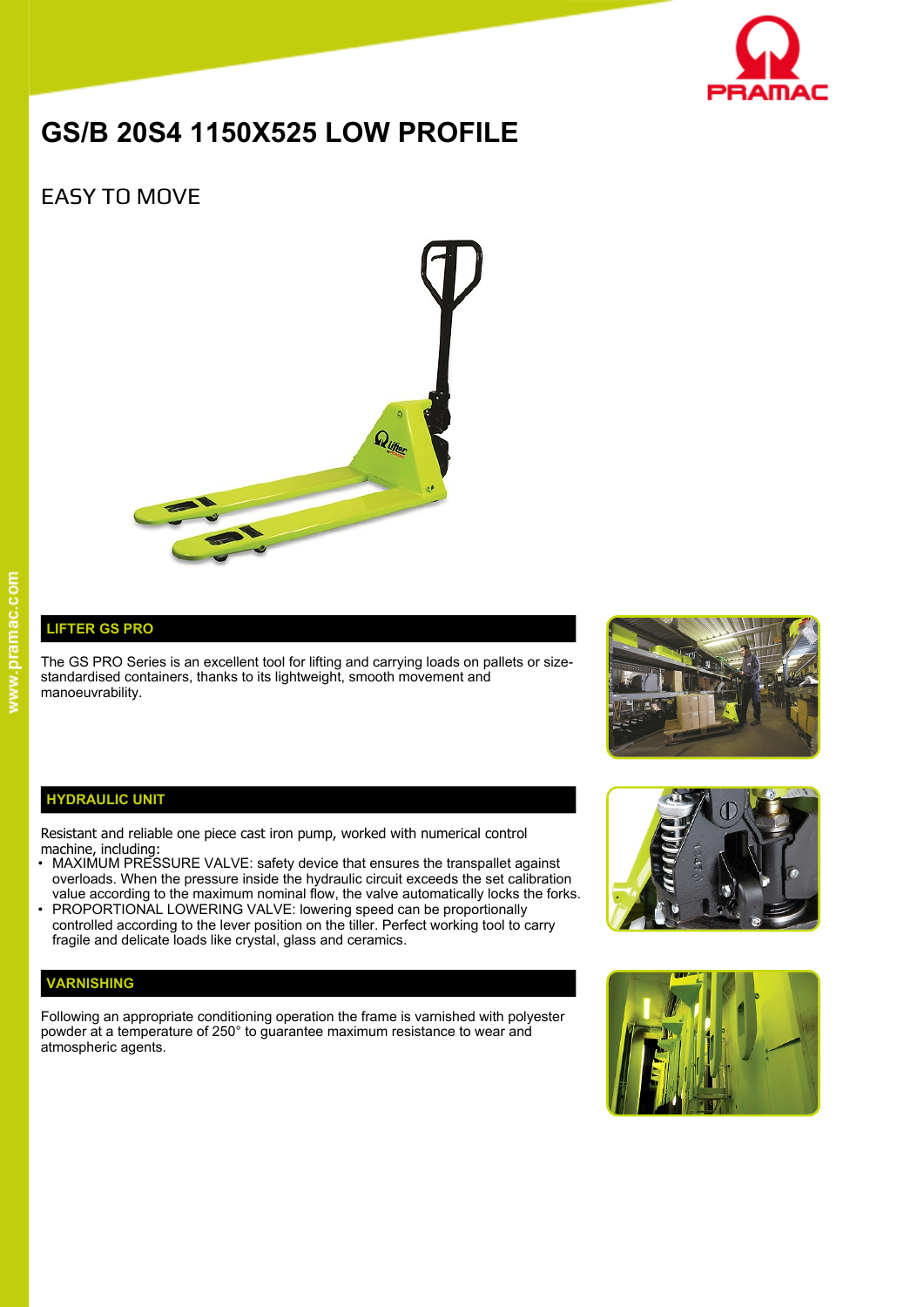|   |    | LIFTER     |
|---|----|------------|
|   |    | Manual     |
|   |    | Pedestrian |
| Q | Кg | 2000       |
| c | mm | 600        |
| x | mm | 945        |
| ν | mm | 1192       |
|   |    |            |

| <b>Weights</b>               |    |      |
|------------------------------|----|------|
| 2.1 Service weight           | Кg |      |
| 2.2 Axle load, laden rear    | Kg | 1378 |
| 2.2 Axle load, laden front   | Kg | 693  |
| 2.3 Axle load, unladen rear  | Κq | 23   |
| 2.3 Axle load, unladen front | Κq | 48   |

|            |    | POLY.I./<br><b>NYLON</b> |
|------------|----|--------------------------|
|            |    | <b>STEEL</b>             |
|            | mm | 200                      |
|            | mm | 55                       |
|            | mm | 55                       |
|            | mm | 58                       |
|            | nr | 4                        |
|            |    | No.                      |
| <b>b10</b> | mm | 125                      |
| b11        | mm | 365                      |
|            |    |                          |

| <b>Dimensions</b>                          |                |    |      |
|--------------------------------------------|----------------|----|------|
| 4.4 Lift height                            | h3             | mm | 115  |
| 4.9 Height of tiller in drive position max | h14            | mm | 1160 |
| 4.15 Height, lowered                       | h13            | mm | 56.5 |
| 4.19 Overall lenght                        | 11             | mm | 1550 |
| 4.20 Lenght to face of forks               | 12             | mm | 400  |
| 4.21 Overall width                         | b1             | mm | 525  |
| 4.22 Fork dimensions - Thickness           | s              | mm | 40   |
| 4.22 Fork dimensions - Width               | е              | mm | 160  |
| 4.22 Fork dimensions - Lenght              |                | mm | 1150 |
| 4.25 Distance between fork arms            | b5             | mm | 525  |
| 4.32 Ground clearance, centre of wheelbase | m <sub>2</sub> | mm | 15   |
| 4.34 Aisle width                           | Ast            | mm | 1822 |
| 4.35 Turning radius                        | Wa             | mm | 1367 |

| <b>Performance data</b>   |         |    |
|---------------------------|---------|----|
| 5.2 Lifting speed laden   | strokes | 13 |
| 5.2 Lifting speed unladen | strokes | 13 |
|                           |         |    |